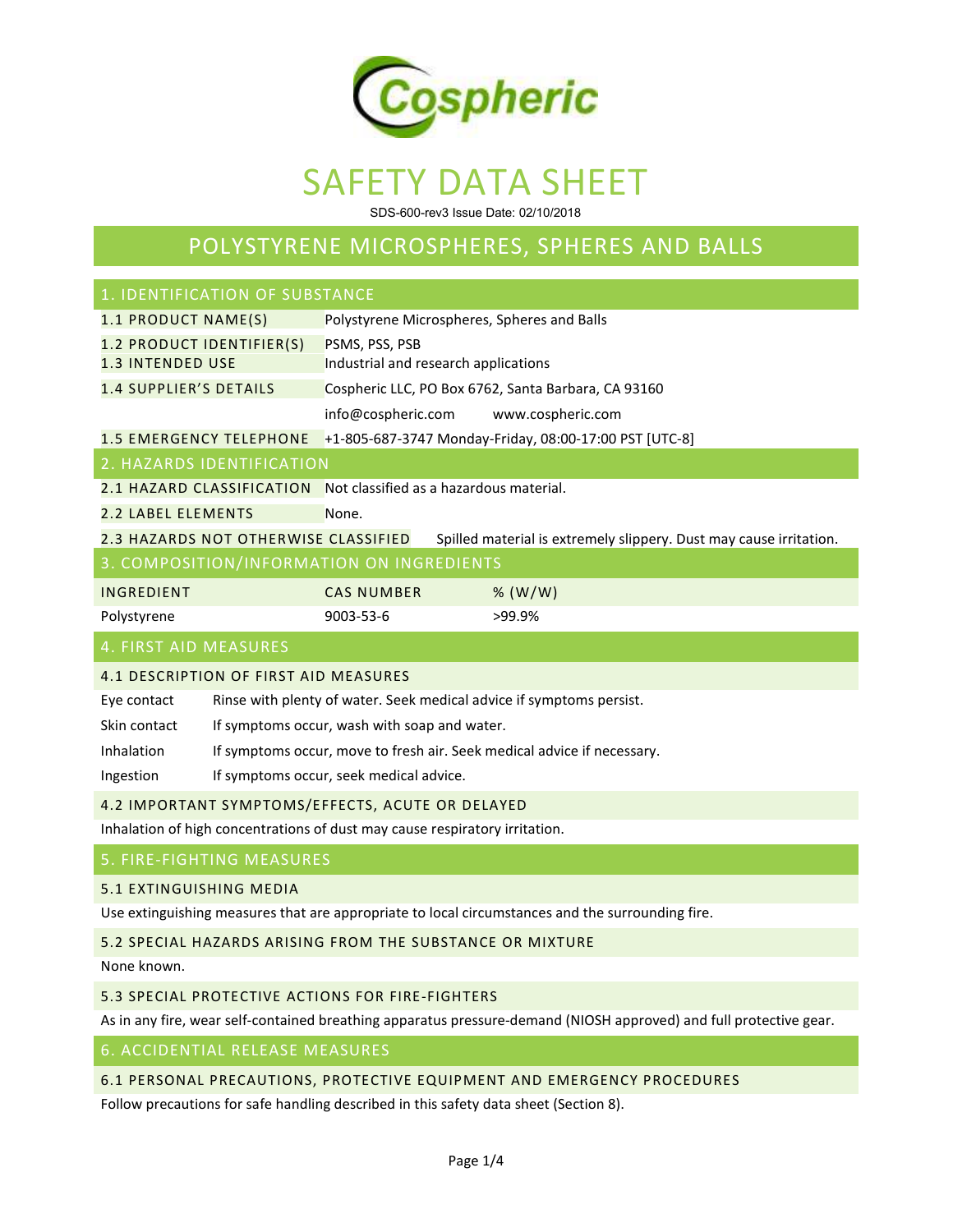

SDS-600-rev3 Issue Date: 02/10/2018

## POLYSTYRENE MICROSPHERES, SPHERES AND BALLS

#### 6.2 ENVIRONMENTAL PRECAUTIONS

Dispose of any waste according to prescribed federal, state, local and competent authority guidelines.

#### 6.3 METHODS AND MATERIAL FOR CONTAINMENT AND CLEAN UP

Collect spillage with shovel, broom or the like. Transfer to a container for disposal.

#### 7. HANDLING AND STORAGE

#### 7.1 PRECAUTIONS FOR SAFE HANDLING

Avoid handling practices that cause dust formation. Avoid inhalation of high concentrations of dust. Observe occupational exposure limits and minimize the risk of inhalation of dust.

#### 7.2 CONDITIONS FOR SAFE STORAGE, INCLUDING ANY INCOMPATIBILITIES

Store in tightly closed original container in a dry, cool and well-ventilated place.

#### 8. EXPOSURE CONTROLS/PERSONAL PROTECTION

#### 8.1 CONTROL PARAMETERS

This product is not a hazardous material. The exposure limit for nuisance dust is referenced.

Nuisance Dust (Particles Not Otherwise Regulated)

| Respirable fraction | 5mg/m3  |
|---------------------|---------|
| Total dust          | 15mg/m3 |
|                     |         |

#### 8.2 ENGINEERING CONTROLS

Avoid handling practices that cause dust formation. Use local exhaust ventilation to prevent or control exposure.

#### 8.3 INDIVIDUAL PROTECTION MEASURES (PERSONAL PROTECTIVE EQUIPMENT)

Respiratory protection: When handling practices cause dust formation, select respiratory protection appropriate for the particle size of the material.

| Eye/face protection: | Chemical goggles.                             |
|----------------------|-----------------------------------------------|
| Skin protection:     | Wear suitable protective clothing and gloves. |

#### 9. PHYSICAL AND CHEMICAL PROPERTIES

| Appearance                | Solid spheres of various color          |
|---------------------------|-----------------------------------------|
| Relative density          | Per product specification $(^{2}1g/cc)$ |
| Softening Temperature     | Per product specification               |
| Flammability              | Combustible solid                       |
| <b>Flammable limits</b>   | No information available                |
| Auto-ignition temperature | 427°C                                   |
| Decomposition temperature | 300 <sup>o</sup> C                      |
| Odor                      | Odorless                                |
| Vapor pressure            | No information available                |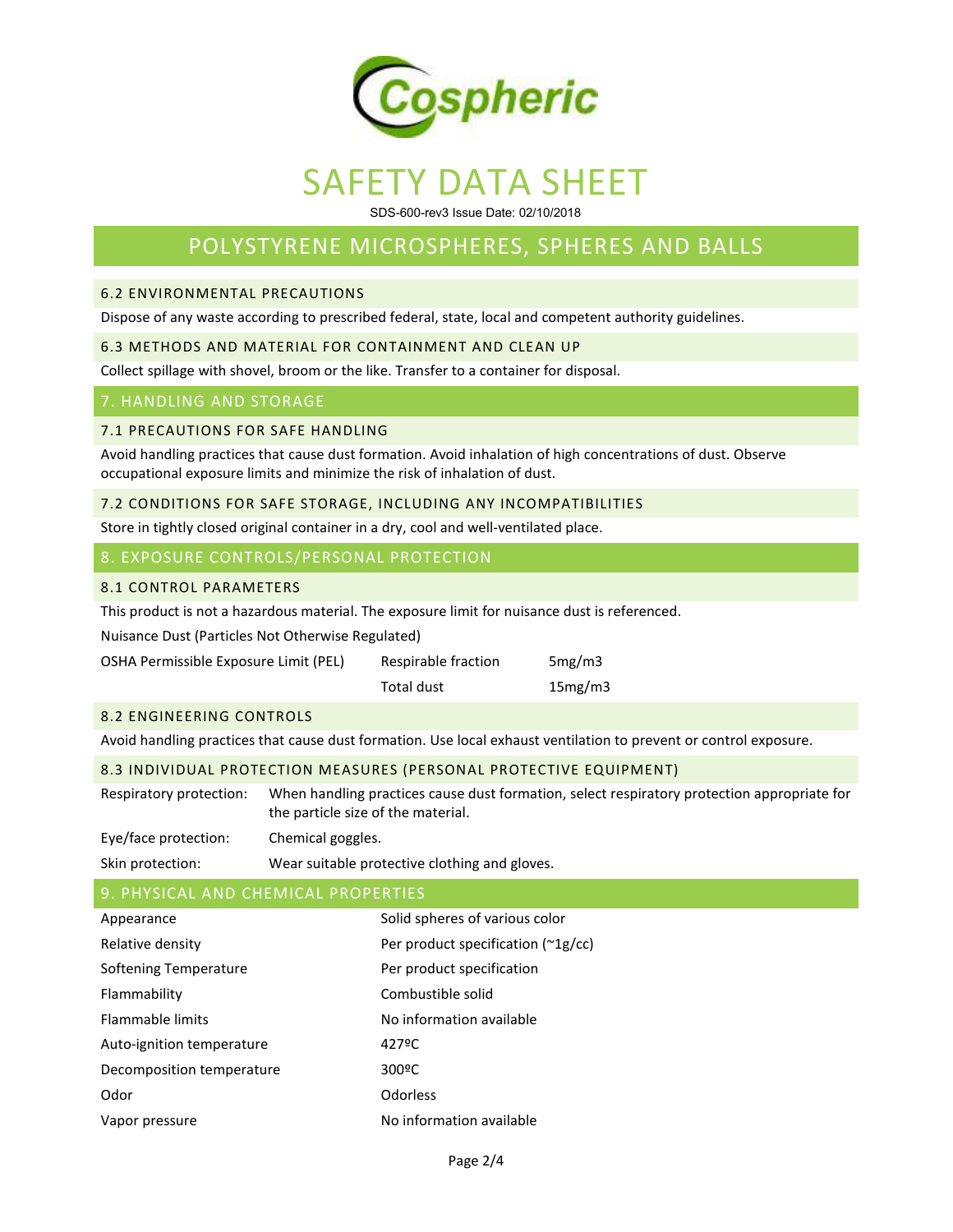

SDS-600-rev3 Issue Date: 02/10/2018

## POLYSTYRENE MICROSPHERES, SPHERES AND BALLS

| Vapor density                     |                                     | No information available                                                                                                                     |  |
|-----------------------------------|-------------------------------------|----------------------------------------------------------------------------------------------------------------------------------------------|--|
| pH                                |                                     | No information available                                                                                                                     |  |
| Melting point                     |                                     | No information available                                                                                                                     |  |
| Solubility in water               |                                     | Insoluble                                                                                                                                    |  |
| Initial boiling point             |                                     | No information available                                                                                                                     |  |
| Flash point                       |                                     | No information available                                                                                                                     |  |
| Evaporation rate                  |                                     | Not-applicable                                                                                                                               |  |
| Partition coefficient             |                                     | No information available                                                                                                                     |  |
| Viscosity                         |                                     | Not-applicable                                                                                                                               |  |
|                                   | <b>10. STABILITY AND REACTIVITY</b> |                                                                                                                                              |  |
| Reactivity                        |                                     | Reacts with strong oxidants.                                                                                                                 |  |
| Chemical stability                |                                     | Stable under normal conditions of use.                                                                                                       |  |
| Hazardous decomposition products  |                                     | Fumes including styrene.                                                                                                                     |  |
|                                   | 11. TOXICOLOGICAL INFORMATION       |                                                                                                                                              |  |
| Likely route(s) of exposure       |                                     | Dermal                                                                                                                                       |  |
|                                   | SIGNS AND SYMPTOMS OF EXPOSURE      |                                                                                                                                              |  |
| Eye contact                       | include pain, redness.              | Direct contact with eyes may cause temporary mechanical irritation. Signs and symptoms may                                                   |  |
| Skin contact                      |                                     | Direct contact with skin may cause sensitization in hypersensitive individuals. Signs and symptoms<br>may include redness, pain and itching. |  |
| Inhalation                        |                                     | Inhalation above recommended exposure levels may cause respiratory irritation including cough.                                               |  |
| Ingestion                         | swallowed.                          | No harmful effects expected in amounts likely to be ingested by accident. May cause discomfort if                                            |  |
| <b>TOXICOLOGICAL DATA</b>         |                                     |                                                                                                                                              |  |
| Acute toxicity                    |                                     | No information available/not sufficient for classification                                                                                   |  |
| Skin corrosion/irritation         |                                     | No information available/not sufficient for classification                                                                                   |  |
|                                   | Serious eye damage/eye irritation   | No information available/not sufficient for classification                                                                                   |  |
| Respiratory or skin sensitization |                                     | No information available/not sufficient for classification                                                                                   |  |
| Germ cell mutagenicity            |                                     | No information available/not sufficient for classification                                                                                   |  |
| Carcinogenicity                   |                                     | Not listed as a carcinogen (OSHA, NTP, IARC)                                                                                                 |  |
| Reproductive toxicity             |                                     | No information available/not sufficient for classification                                                                                   |  |
| STOT-single exposure              |                                     | No information available/not sufficient for classification                                                                                   |  |
| STOT-repeated exposure            |                                     | No information available/not sufficient for classification                                                                                   |  |
| Aspiration hazard                 |                                     | No information available/not sufficient for classification                                                                                   |  |